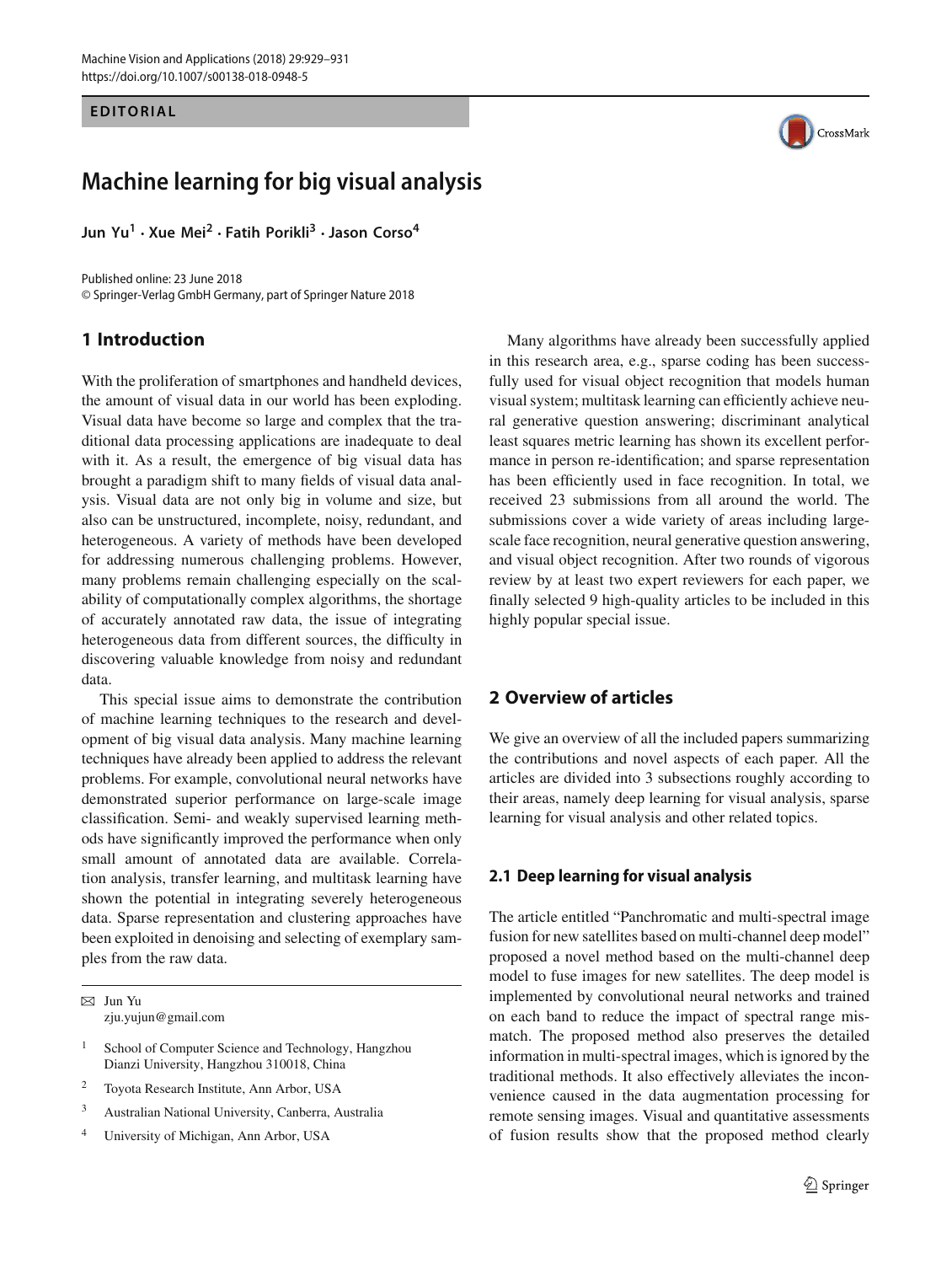improves the fusion quality compared to the state-of-the-art methods.

The article entitled "Two-stream Person Re-identification with Multi-task Deep Neural Networks" proposed a twostream strategy to use parts and bodies simultaneously. It utilizes a multitask learning framework with deep neural networks (DNNs). Part detection and body recognition are performed as two tasks, and the features are extracted by two DNNs. The features are connected to multitask learning to compute the mapping model from features to identifications. With this model, re-id can be achieved. Experimental results on a challenging task show the effectiveness of the proposed method.

The article entitled "Hierarchical convolutional features for end-to-end representation based visual tracking" proposed a novel simple tracker with deep learning to complete the tracking task. A simple fully convolutional Siamese network is applied to capture the similarity between different frames. Nevertheless, the detailed information from lower layers, which is also important for locating the target object, is not considered into the tracking task. In this paper, the detailed information from two lower layers is considered into the response map to improve the performance and not to increase much time spent. This leads more significant improvement for feature representation and localization of the target object. The experimental results demonstrate that the proposed algorithm is efficient and robust compared with the baseline and the state-of-the-art trackers.

#### **2.2 Sparse learning for visual analysis**

The article entitled "Biological Modeling of Human Visual System for Object Recognition using GLoP Filters and Sparse Coding on Multi-manifolds" proposed an extended HMAX model, denoted as E-HMAX, by the following biologically plausible ways. First, contrast normalization is conducted on the input image to simulate the processing of human retina and LGN. Second, Log Polar Gabor (GLoP) filters are used to simulate the properties of V1 simple cells instead of Gabor filters. Then, sparse coding on multimanifolds (SCMM) is modeled to compute the V4 simple cell response instead of Euclidean distance. Meanwhile, a template learning method based on dictionary learning on multi-manifolds (DLMM) is proposed to select informative templates during template learning stage. Experimental results demonstrate that the proposed model has greatly outperformed the standard HMAX model. It is also comparable to some state-of-the-art approaches such as EBIM and OGHM-HMAX.

The article entitled "Rank-Sparsity Balanced Representation for Subspace Clustering" proposed a new model that can balance the rank and sparsity well. This model adopts the log-determinant function to control the rank of solution. Meanwhile, the diagonals are penalized, rather than the strict zero restriction on diagonals. This strategy makes the rank-sparsity balance more tunable. Numerical experiments show that the new method, named as RSBR, can significantly increase the accuracy of subspace clustering on the real-world datasets.

The article entitled "An Extended Sparse Representation based Classification Method for Face Recognition" proposed a new sparse representation-based classification method which can strengthen the discriminative property of different classes and obtain a better representation coefficient vector. Authors introduced a weighted matrix, which can make small deviations correspond to higher weights and large deviations correspond to lower weights. Meanwhile, they improve the constraint term of representation coefficients, which can enhance the distinctiveness of different classes and make a better positive contribution to classification. In addition, motivated by the work of ProCRC algorithm, they take into account the deviation between the linear combination of all training samples and of each class. Thereby, the discriminative representation of the test sample is further guaranteed. Experimental results on the ORL, FERET, Extended\_YaleB, and AR databases show that the proposed method has better classification performance than other methods.

## **2.3 Other related topics**

The article entitled "Multi-Task Learning for Neural Generative Question Answering" investigated multitask learning (MTL) in neural network based method under a QA scenario. They define the main task as a generative QA via Seq2Seq learning and define the auxiliary task as a discriminative QA via binary QA classification. Both main task and auxiliary task are learned jointly with shared representations, allowing to obtain improved generalization and transferring classification labels as extra evidences to guide the word sequence generation of the answers. Experimental results on both automatic evaluations and human annotations demonstrate the superiorities of the proposed method over baselines.

The article entitled "Person Re-identification by Discriminant Analytical Least Squares Metric Learning" proposed a new metric learning method based on least squares for person re-identification. Specifically, the similar training images pairs are used to learn a linear transformation matrix by being projected to finite discrete discriminant points using regression model, and then, the metric matrix can be deduced by solving least squares problem with a closed form solution. In addition, authors develop the incremental learning scheme of DALS, which is particularly valuable in model retraining when given additional samples. Furthermore, DALS could be effectively kernelized to further improve the matching performance. Extensive experiments on the VIPeR, GRID,